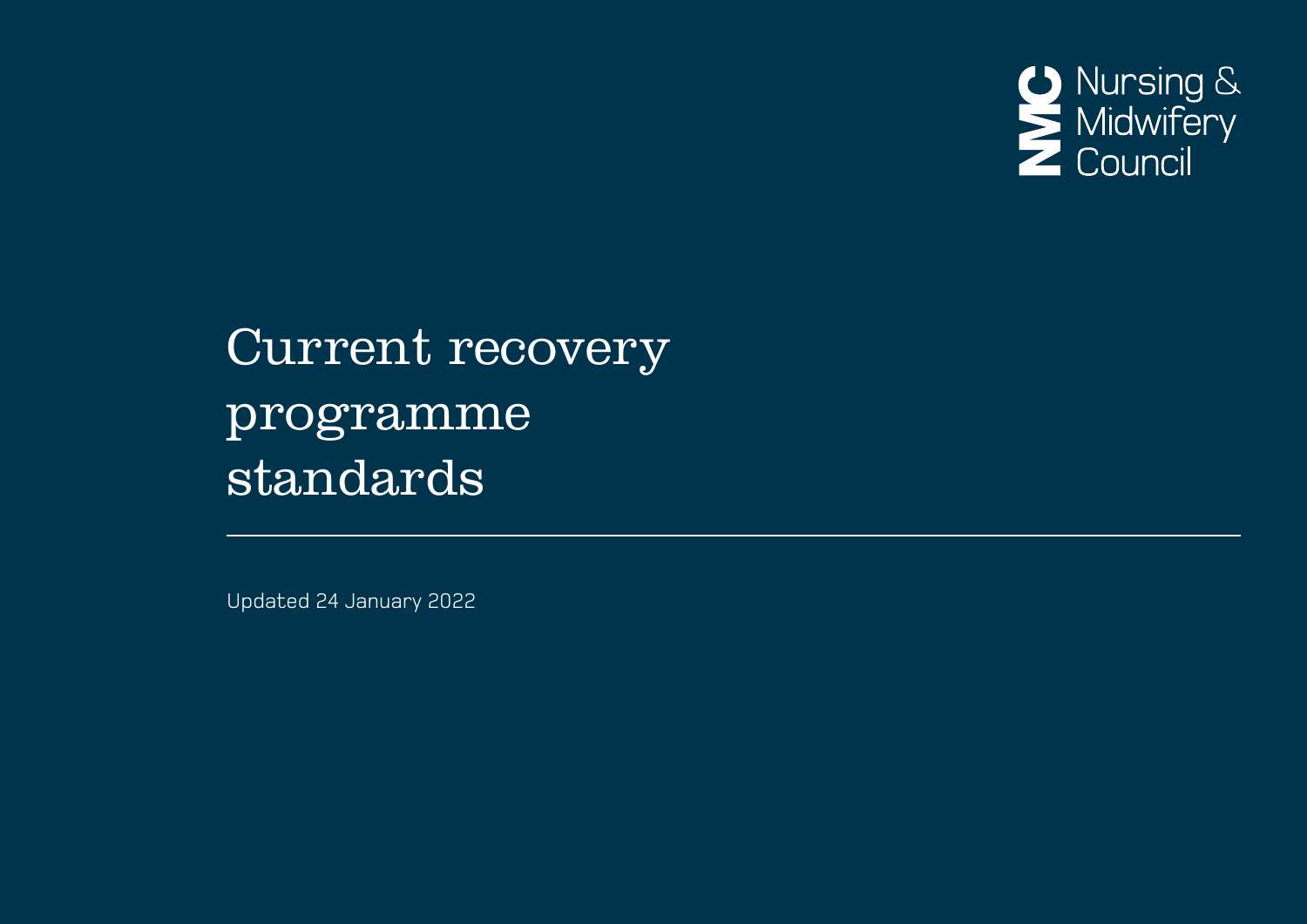# Introduction

# **In response to the Covid-19 pandemic, we developed a set of emergency standards for nursing and midwifery education.**

These standards aimed to provide approved education institutions (AEIs) and their practice learning partners with the flexibility to enable students within their second and third/final year to support the workforce. Students were able to make use of their knowledge and skills while continuing their programmes and meeting their learning outcomes.

With the pandemic continuing we phased out the majority of the emergency standards on 30 September 2020 to support students returning to their normal studies and supernumerary placements. We identified a number of emergency programme standards which were retained as recovery standards.

Following a request from the Secretary of State for Health and Social Care we re-introduced a set of emergency standards that enabled final year nursing students (not including those in their final year of a two year post graduate diploma programme) to undertake up to 100 percent of their time in clinical practice, whilst that standard remained in effect. This standard was subsequently removed in May 2021.

We also recognised that in some regions of the UK it wasn't possible for first year students to remain in practice as normal. We therefore agreed to reinstate the emergency standard which allowed first years to complete their year in academic and online learning where their normal placements cannot be supported. We also re-introduced some additional flexibility around the Standards for student supervision and assessment.

All of our emergency standards were removed on 30 September 2021, with the recovery standards remaining in effect.

We'll continue to monitor the pandemic, working closely with stakeholders within the sector should we need to re-instate further emergency standards or addor additional recovery standards.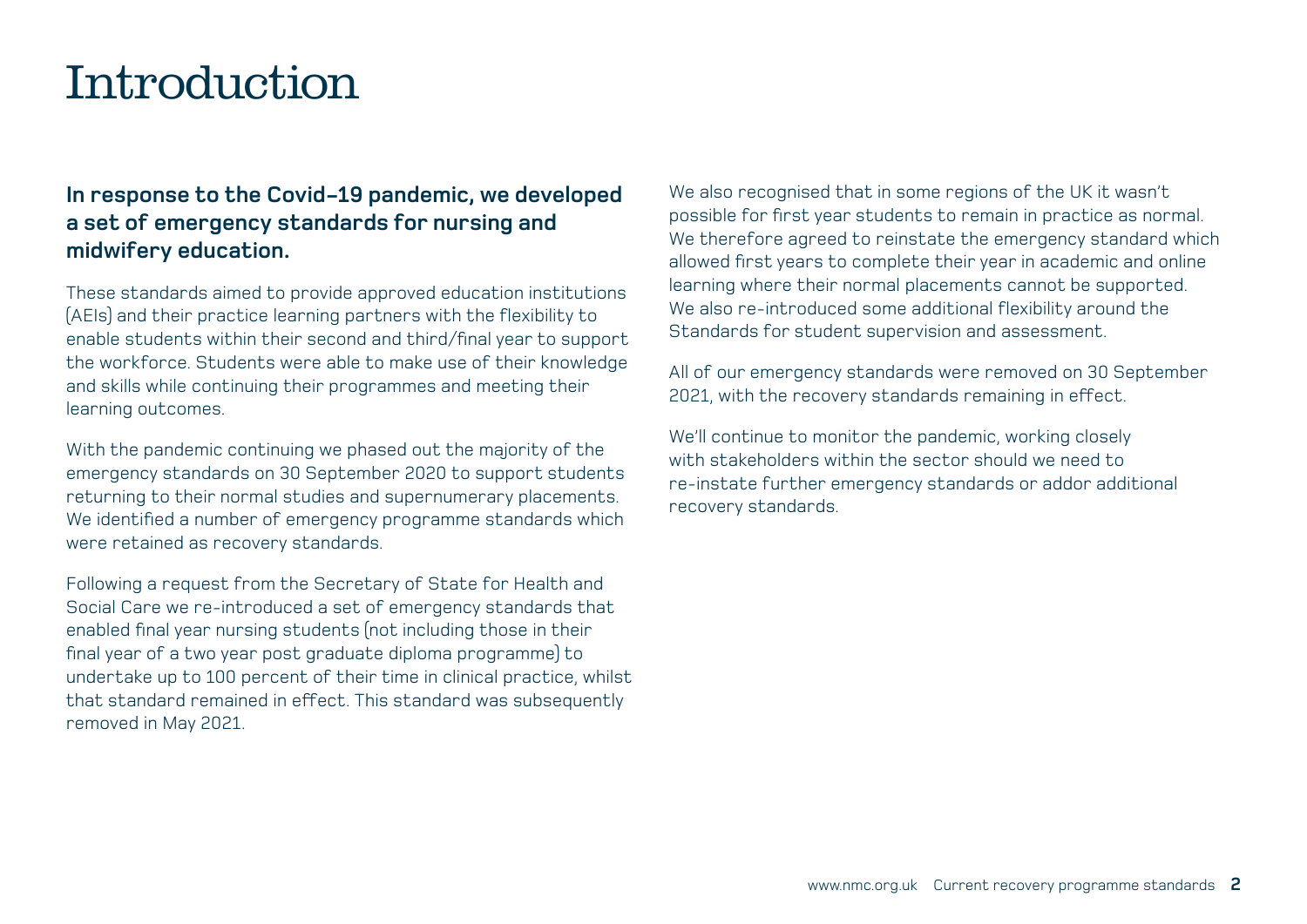The following recovery standards apply to all programmes

# **Recovery standard**

**R1.** Ensure placement allocations take account of current, relevant public health guidelines with due regard to the health and wellbeing of individual students.

**Standard superseded by recovery standards**

**N/A**

#### **Recovery standard**

**R2.** All students will receive support, supervision and assessments in line with the Standards for student supervision and assessment (SSSA, 2018).

#### **Standard superseded by recovery standards**

**Standards to support learning and assessment in practice (SLAiP, 2008):**

All standards.

#### **Recovery standard**

**R3.** Theoretical instruction can be replaced with blended learning, where appropriate to support student learning, which meets the required theoretical hours and learning outcomes.

#### **Standard superseded by recovery standards**

**N/A**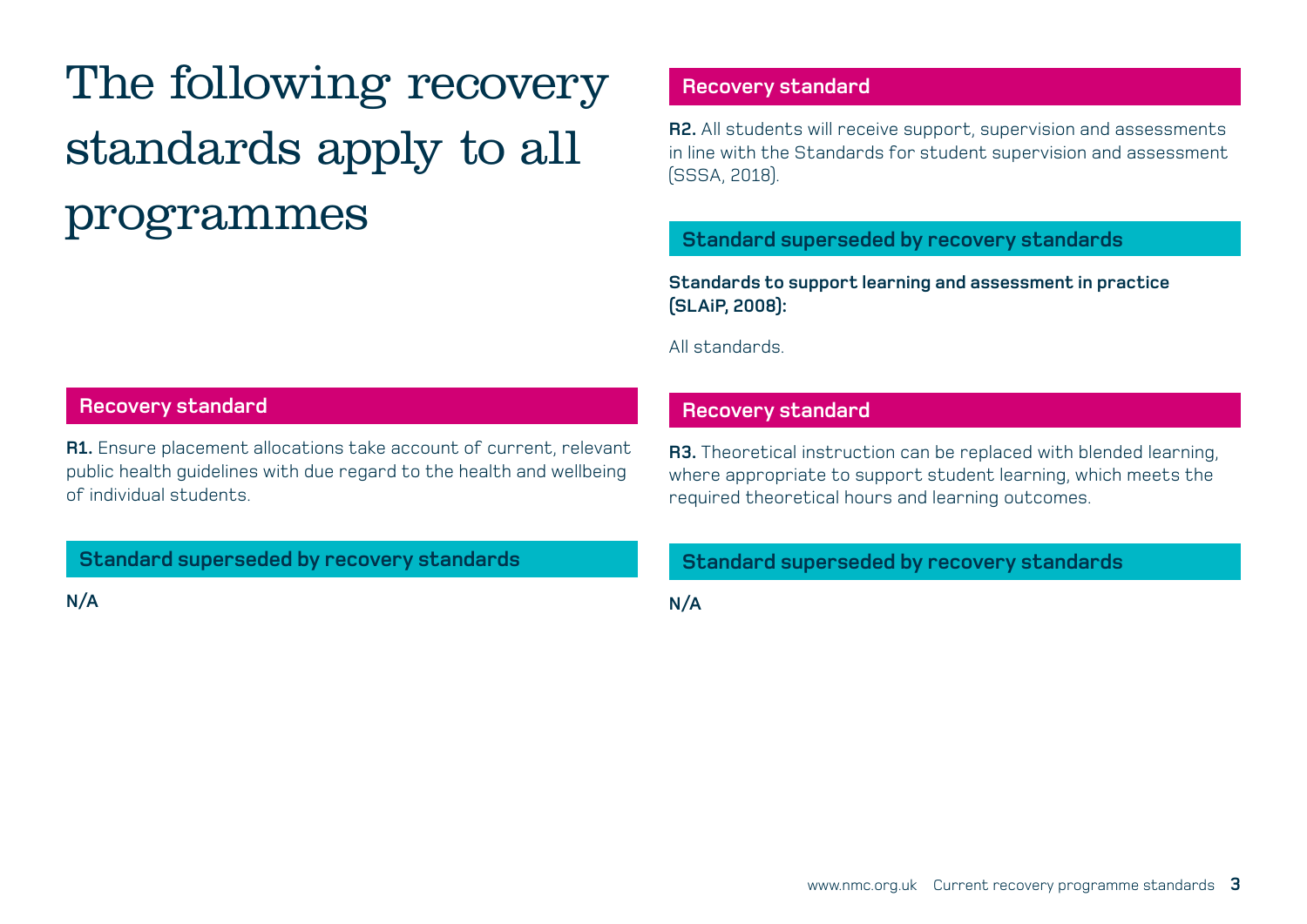# **Recovery standard**

**R4.** Where students currently have 12 weeks to meet any outstanding outcomes, under these exceptional circumstances there will be an unlimited period for these to be met.

## **Standard superseded by recovery standards**

#### **SPNE (2010)**

Standard 3: Selection, admission, progression and completion

**R3.10.2** AEIs must ensure that, where exceptional circumstances prevent all outcomes being achieved within the assessed period for that part of the programme, any outstanding outcomes are met and confirmed within 12 weeks of the student entering the next part of the programme. The 12-week period includes holidays and any absences. Reasonable adjustments may be applied for students with a disability.

**R3.10.3** AEIs must ensure that students who fail to achieve the outstanding outcomes within the 12-week period must, depending on local assessment policy, either return to the previous part of the programme to meet the shortfall, or be discontinued.

### **SPME (2009)**

Standard 15: Assessment strategy

Clinical practice must be graded and be counted as part of the academic award. All outcomes within a progression point period (for example an academic year) have to be achieved and confirmed within 12 weeks of entering the next academic level. All assessments must be completed and have been passed prior to successful completion of the programme. This is designed to confirm that the student has the theoretical knowledge, practical skills and attitude to achieve the standards required for entry to the midwives' part of the register.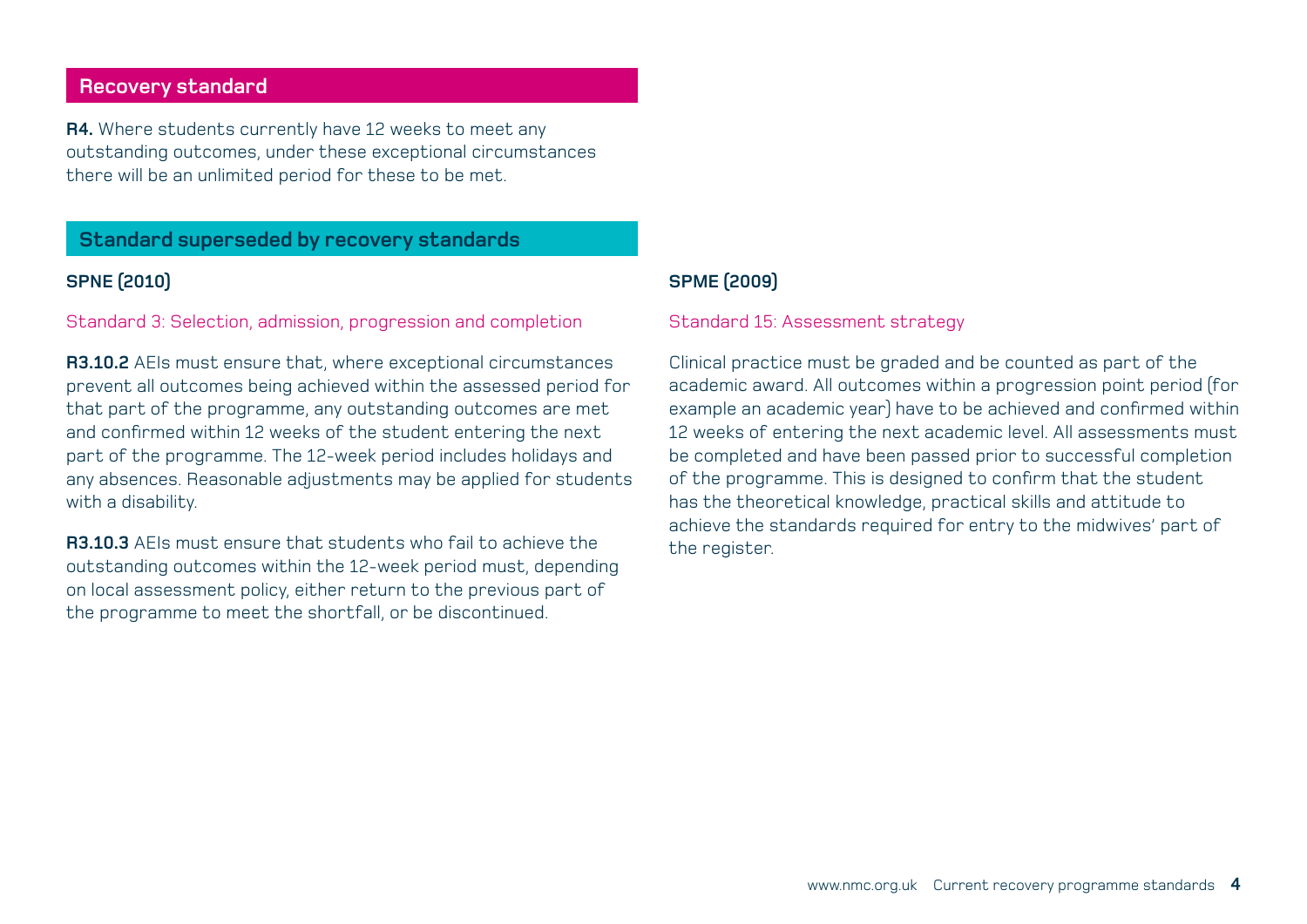# The following recovery standards apply to all nursing programmes

**These recovery standards apply to situations where direct contact with healthy or ill people and communities in audited practice learning placements is constrained due to the pandemic, or not possible for nursing students.**

## **Recovery standard**

**RN5** AEIs and their practice learning partners must ensure virtual and simulation-based learning opportunities are used effectively and proportionately to support learning and assessment in practice to meet specifically identified standards of proficiency, associated skills and nursing procedures, and pre-registration nursing programme outcomes for the intended year of study.

Where there is insufficient direct contact with healthy or ill people and communities in audited practice learning placements available for students to meet learning outcomes, alternative learning opportunities that use simulation, virtual and digital learning and other contemporary approaches can be used. These approaches may replace direct contact in practice for up to a maximum of 300 hours (eight weeks) of the overall 2300 practice learning hours.

The final practice learning assessment necessary for award and eligibility to register should take place in an audited practice placement setting and meet the standards for student supervision and assessment (2018).

**RN5.1** Appropriate student supervision of the use of simulation, virtual and digital learning and other contemporary approaches to practice learning (for example, peer learning, actors; high and low fidelity including manikins; and virtual and online practice learning training programmes involving authentic case studies, reflection and interaction with people) and appropriate student assessment of learning outcomes achieved during simulated or digital learning must be in place in order to meet the standards for student supervision and assessment (2018).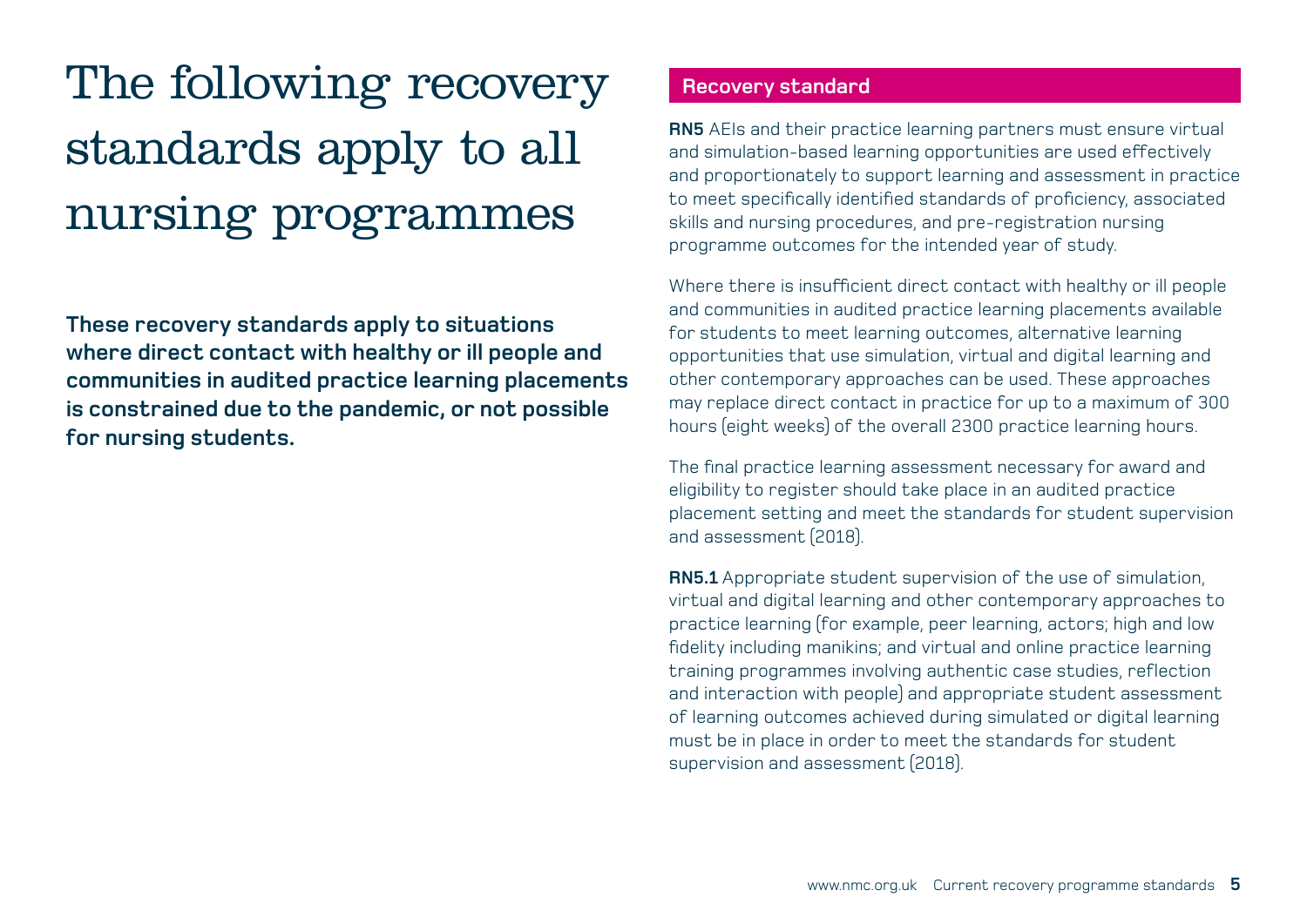## **Standard superseded by recovery standards**

#### **SPNE (2010)**

**5.2.4** AEIs must ensure that no more than 300 hours of the 2,300 hours of practice are used for clinical training in a simulated practice learning environment. This environment must support the development of direct care skills, and be audited by the AEI before it is used.

#### **SPNE (2018)**

#### Section 3 Practice learning

**3.4** ensure technology enhanced and simulation-based learning opportunities are used effectively and proportionately to support learning and assessment and pre-registration nursing programmes leading to registration in the adult field of practice comply with Article 31(5) of Directive 2005/36/EC (See below).

#### **Directive 2005/36/EC minimum requirements for general care (adult nurses), Article 31 - training of nurses responsible for general care**

**31(5)** Clinical training is that part of nurse training in which trainee nurses learn, as part of a team and in direct contact with a healthy or sick individual and/or community, to organise, dispense and evaluate the required comprehensive nursing care, on the basis of the knowledge, skills and competences which they have acquired. The trainee nurse shall learn not only how to work in a team, but also how to lead a team and organise overall nursing care, including health education for individuals and small groups, within health institutes or in the community.

This training shall take place in hospitals and other health institutions and in the community, under the responsibility of nursing teachers, in cooperation with and assisted by other qualified nurses. Other qualified personnel may also take part in the teaching process.

Trainee nurses shall participate in the activities of the department in question insofar as those activities are appropriate to their training, enabling them to learn to assume the responsibilities involved in nursing care.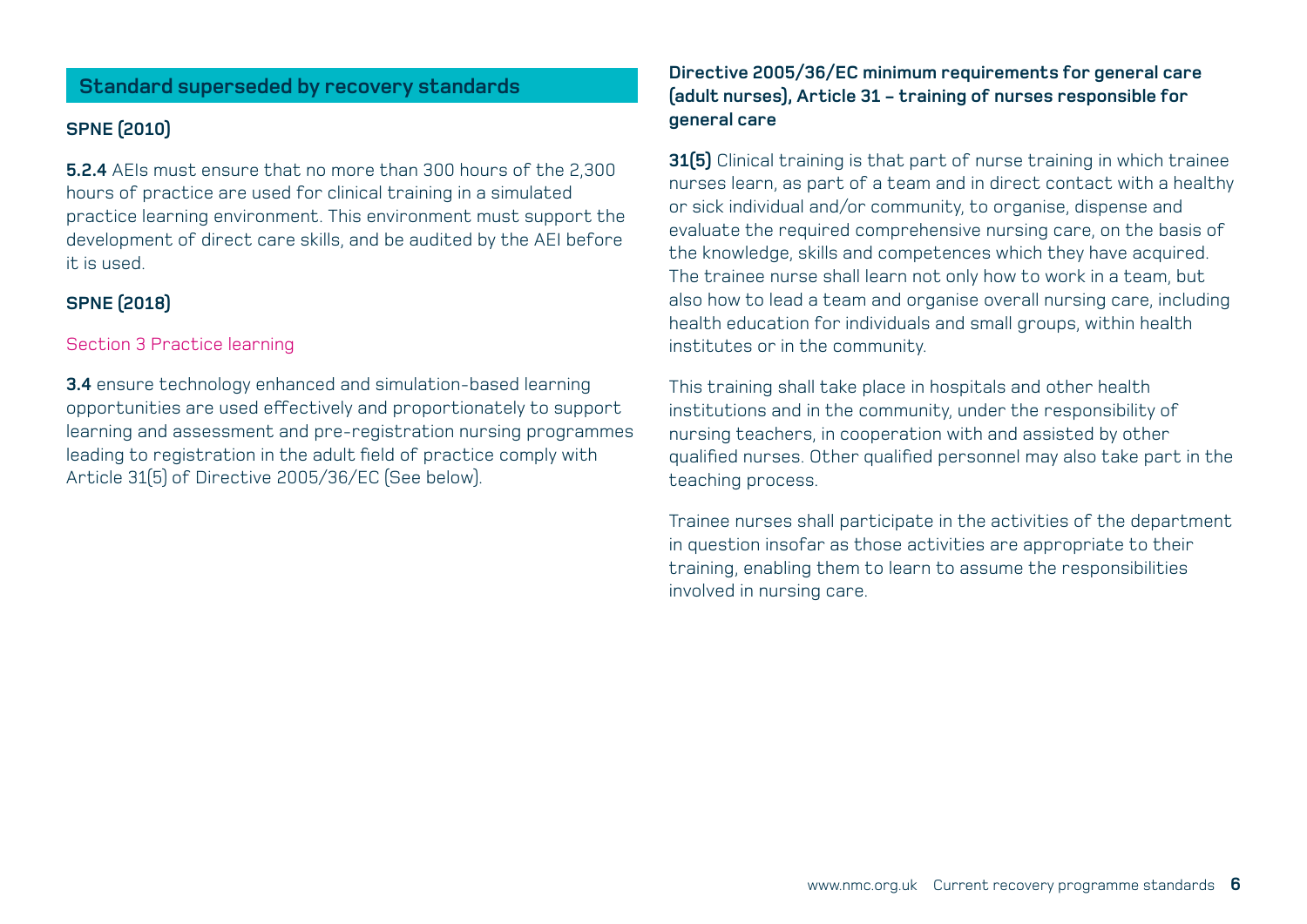# **Supporting information**

**The purpose of this recovery standard is to enable AEIs to maintain the practice learning experience to recover any deficit or gaps in practice learning caused by the impact of the pandemic.** 

Practice learning in direct contact with healthy or ill people and communities in audited practice learning placements is considered optimal. Where this is constrained due to the pandemic, or not possible for nursing students, these recovery standards could be used, with the aim to use simulated practice learning with healthy or ill people where possible.

- **1.** The recovery standards will be in place until such time Council agree to withdraw them.
- **2.** AEIs can choose whether or not to implement these recovery standards, and if implemented, how this is done. They should engage directly with students to explain and agree the rationale for their decision.
- **3.** If AEIs choose to implement these recovery standards they will be required to exceptionally report the changes made to the programme providing evidence of how supervision and assessment has been met in-line with our standards for student supervision and assessment. We will be asking for detail of how alternative approaches to practice learning have been implemented through a new Covid-19 exceptional reporting form.
- **4.** The number of direct contact practice hours that can be replaced using alternative methods is up to 300 of the 2300 practice learning hours, over the duration of the programme.
- **5.** For final year students, the final practice learning assessment necessary for award and eligibility to register should take place in an audited practice placement setting and must meet the standards for student supervision and assessment (2018).
- **6.** The length of the final placement is not specified, provided that the required number of hours in practice and learning outcomes have been met.
- **7.** Alternative contemporary approaches to practice learning and assessment could be delivered through the use of simulation, virtually and digitally, and include: peer learning; actors; high and low fidelity including manikins/environments; and virtual and online practice learning training programmes involving authentic case studies, reflection and interaction with people.
- **8.** The quality of the learning experience must enable students to meet practice learning outcomes and competence.
- **9.** Through the implementation of alternative methods for practice learning consideration should be given to involving and learning with other health care professionals.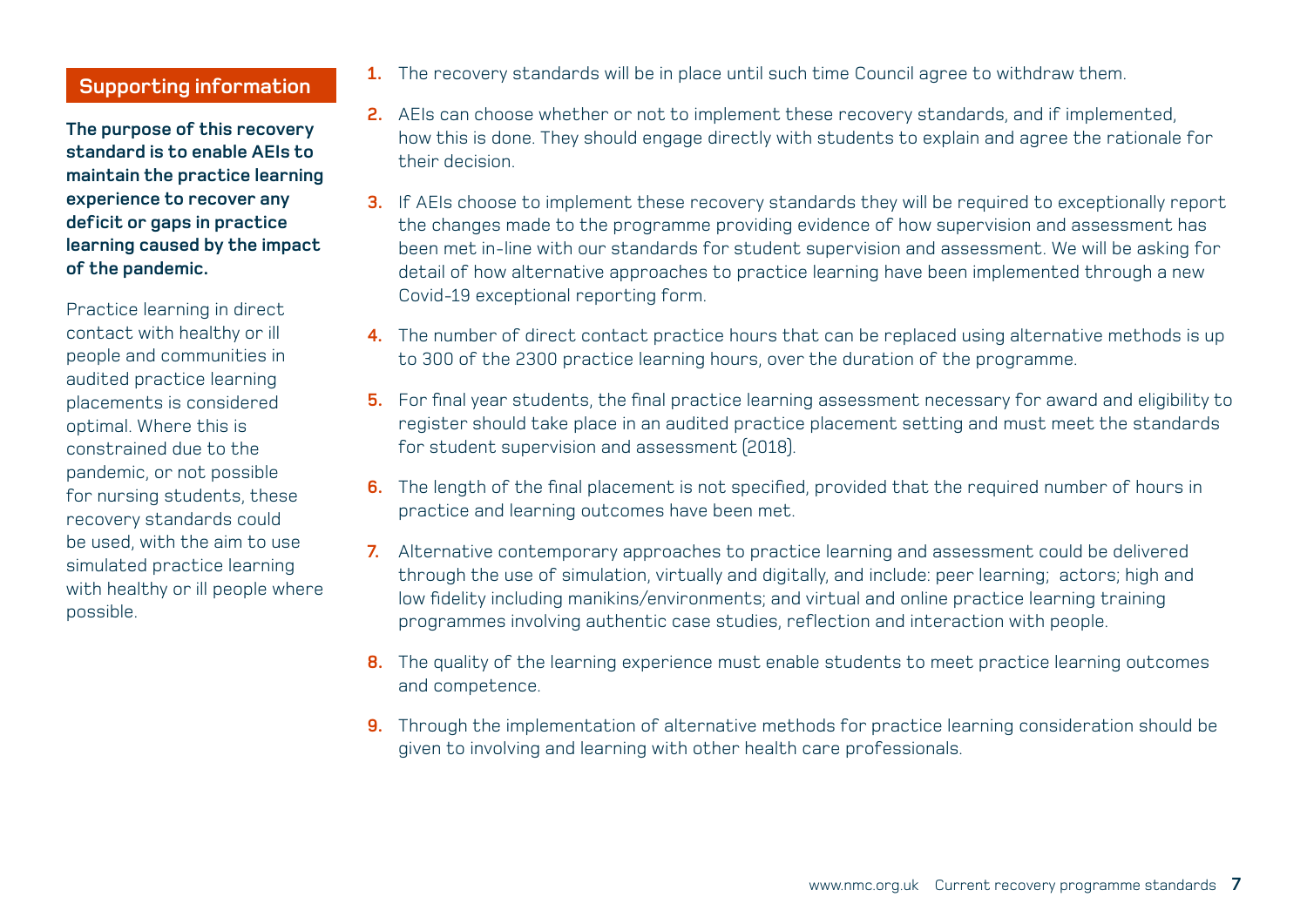- **10.** The standards for student supervision and assessment will apply to all alternative approaches of programme delivery to ensure the identified standards of proficiency, associated skills and nursing procedures, and pre-registration nursing programme outcomes for the intended year of study are met.
- **11.** Appropriate supervision in line with the practice learning outcomes should be in place for all simulated or on-line practice learning opportunities, which can be carried out in a synchronous or asynchronous way.
- **12.** Whilst the emergency standards remain live, E5.1 will apply to support supervision and assessment.
- **13.** In keeping with recovery standard R1 all practice simulated environments must be made safe in accordance with the Covid-19 guidelines for social distancing.
- **14.** The opportunity to evaluate the simulated learning experience should be given to students.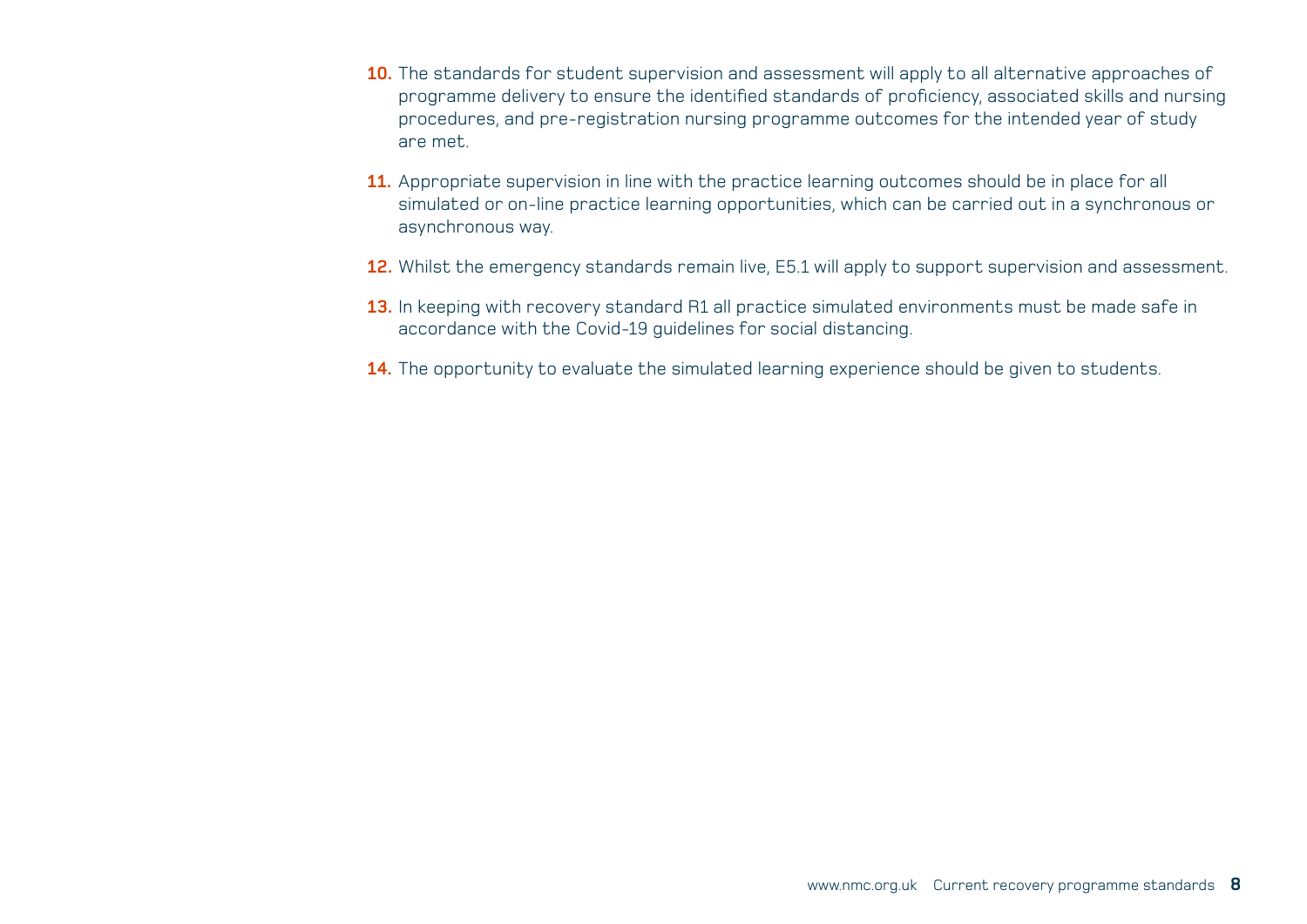### **Recovery standard**

**RN6. (D)** AEIs and their practice learning partners must ensure virtual and simulation based learning opportunities are used effectively and proportionately to support learning and assessment in practice to meet specifically identified standards of proficiency, associated skills and nursing procedures, and pre-registration nursing programme outcomes for the intended year of study. Use of simulation, virtual and digital learning and other contemporary approaches may replace direct contact in practice for up to a maximum of 600 hours of the overall 2300 practice learning hours. The final practice learning assessment necessary for award and eligibility to register should take place in an audited practice placement setting and meet the standards for student supervision and assessment (2018).

*Any AEI who wishes to make use of RN6 (D) must first apply to the Nursing and Midwifery Council and get approval using [this form.](https://www.nmc.org.uk/globalassets/sitedocuments/education-standards/application-form-for-aeis-to-seek-approval-to-deliver-rn6.doc) RN5.1 will also apply to any AEI using RN6 (D).*

#### **Standard superseded by recovery standards**

#### **SPNE (2010)**

**5.2.4** AEIs must ensure that no more than 300 hours of the 2,300 hours of practice are used for clinical training in a simulated practice learning environment. This environment must support the development of direct care skills, and be audited by the AEI before it is used.

# **SPNE (2018)**

#### Section 3 Practice learning

**3.4** ensure technology enhanced and simulation-based learning opportunities are used effectively and proportionately to support learning and assessment and pre-registration nursing programmes leading to registration in the adult field of practice comply with Article 31(5) of Directive 2005/36/EC (See below).

#### **Directive 2005/36/EC minimum requirements for general care (adult nurses), Article 31 - training of nurses responsible for general care**

**31(5)** Clinical training is that part of nurse training in which trainee nurses learn, as part of a team and in direct contact with a healthy or sick individual and/or community, to organise, dispense and evaluate the required comprehensive nursing care, on the basis of the knowledge, skills and competences which they have acquired. The trainee nurse shall learn not only how to work in a team, but also how to lead a team and organise overall nursing care, including health education for individuals and small groups, within health institutes or in the community.

This training shall take place in hospitals and other health institutions and in the community, under the responsibility of nursing teachers, in cooperation with and assisted by other qualified nurses. Other qualified personnel may also take part in the teaching process.

Trainee nurses shall participate in the activities of the department in question insofar as those activities are appropriate to their training, enabling them to learn to assume the responsibilities involved in nursing care.